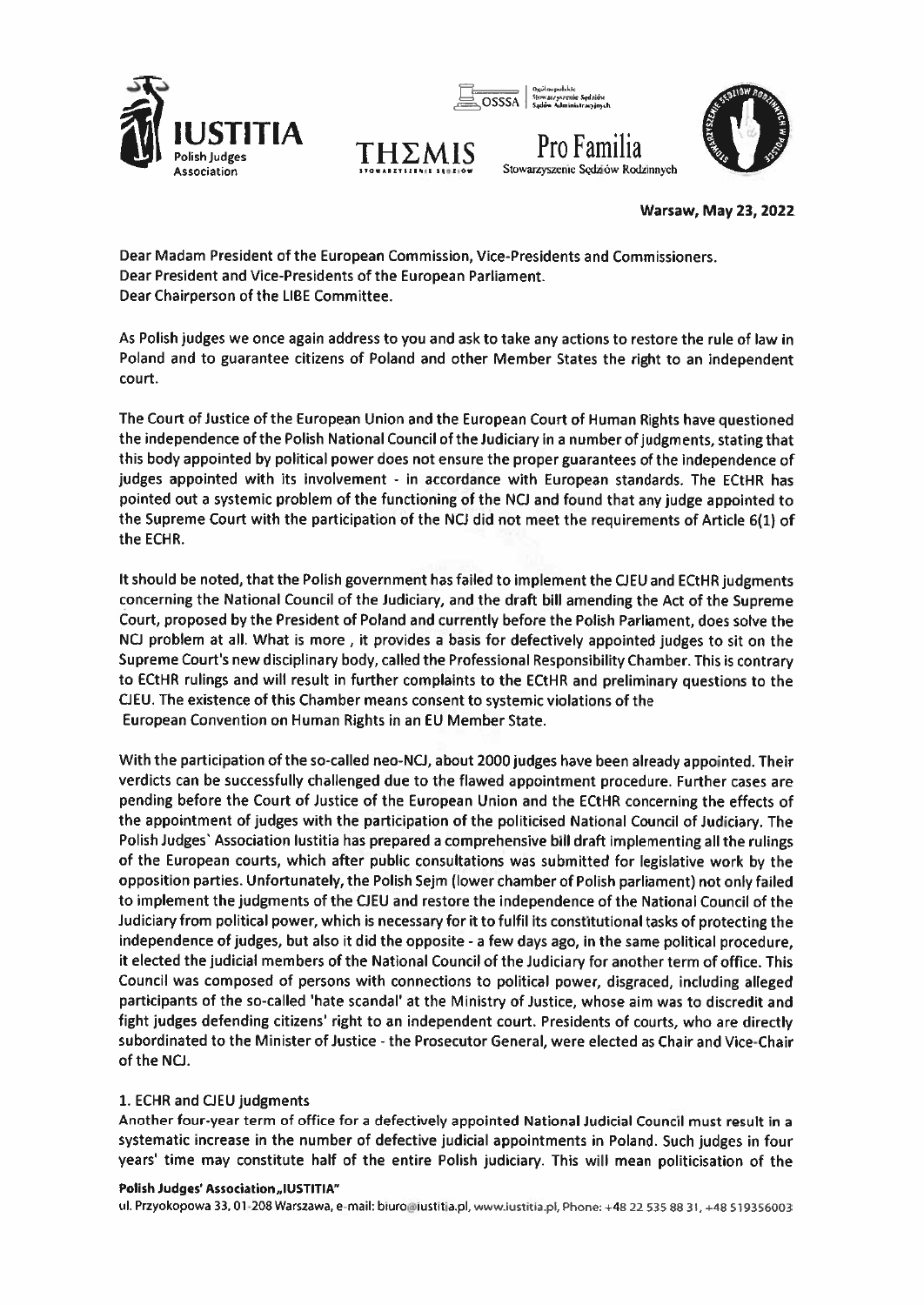





Stowarzyszenie Sedziów Rodzinnych

judiciary in Poland and a lowering of the quality of jurisprudence of courts. A perfect illustration of this state of affairs - as reported in the free media - is the comment made by persons active in and connected with the NCJ about the selection of several judges, that such persons under normal circumstances could only dream of promotion. Among judges promoted by this Council were disciplinary commissioners (appointed by Zbigniew Ziobro - Minister of Justice and Prosecutor General), who prosecuted judges for their judgments. On the contrary – more than thousand judges have refused to participate in such 'rigged' competitions for several years. Without a change to the National Council of the Judiciary, the degradation of the Polish judiciary will continue.

We therefore believe it is necessary to initiate anti-infringement proceedings before the Court of Justice of the European Union in order to enforce European standards for selection of judges to the National Council of the Judiciary which: are consistent with the Polish Constitution, will ensure real participation of the judicial self-government, are transparent and thus guarantee selection of judges in accordance with the law and provide independence of the courts as provided Art. 47 of the Charter of Fundamental Rights, Art. 19. 1 second sentence of the Treaty of the European Union and Art. 6. 1 of the European Convention of the Human Rights.

The citizens of Poland expect that the National Council of the Judiciary will be elected in accordance with the Constitution of the Republic of Poland.

They also expect the Polish government to comply with the recommendations of the EC following the judgements of the CJEU and ECtHR. Polish women and men want a real restoration of the rule of law in Poland. A necessary condition for this is that changes are made to the NCJ in the way indicated above. Simply papering over an extremely flawed disciplinary system will not change much in this regard. The rule of law cannot be restored by fighting only the effects and not the causes of the crisis.

On behalf of

the Polish Judges Association IUSTITIA Krystian Markiewicz - President of the National Board

**Themis Judges Association** Beata Morawiec - President of the Main Board

Association of Family Judges in Poland Ewa Ważany - President

Pro Familia Family Judges Association Karolina Sosinska - President

**Polish Association of Administrative Court Judges** Aleksandra Wrzesińska-Nowacka – President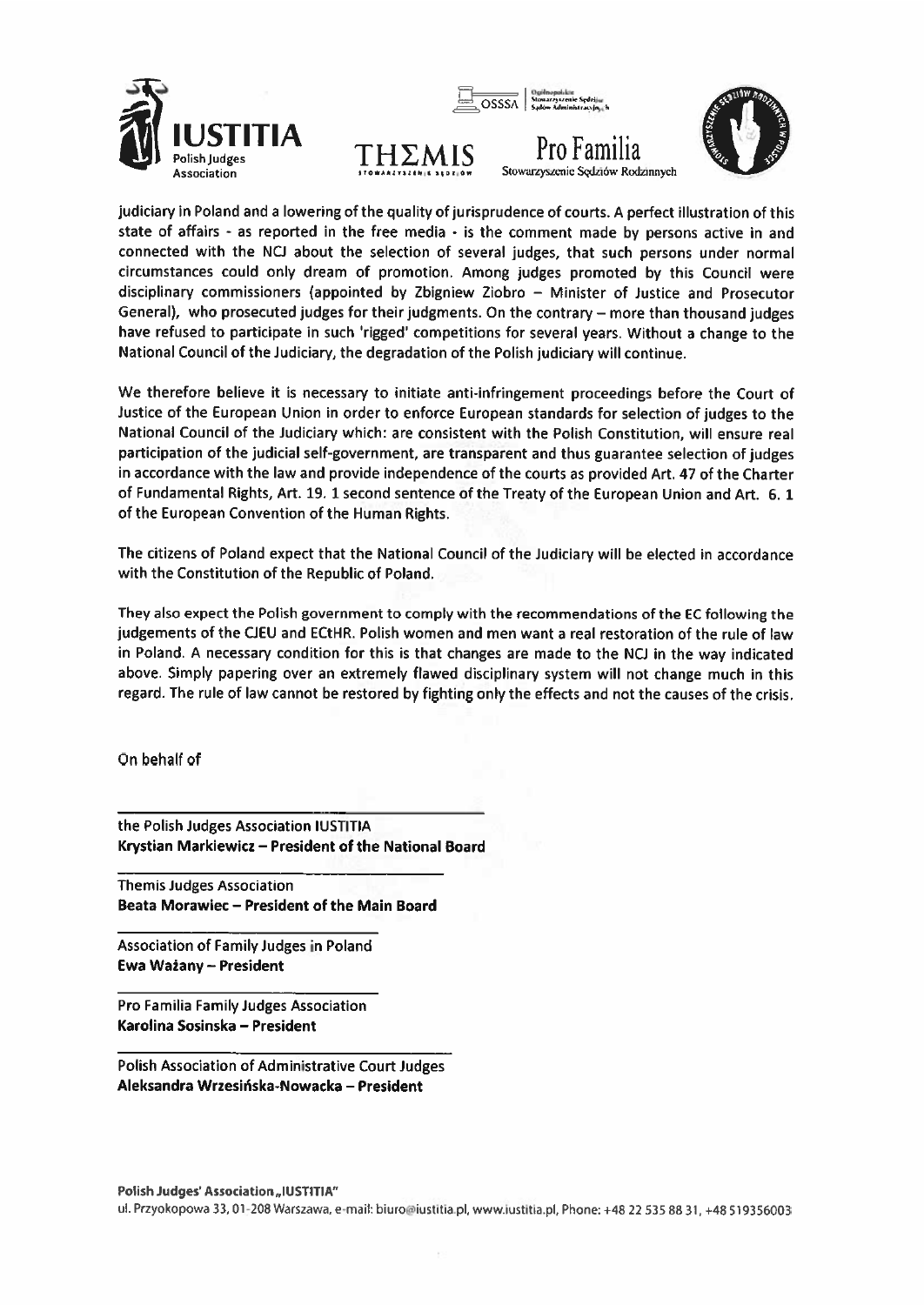







Europe, May 30th 2022.

The undersigned European associations of judges and prosecutors, having taken notice of the attached letter sent on 23rd of May 2022 by five associations of Polish judges: "IUSTITIA" Association of Judges, "Themis" Judges Association, Association of Family Judges in Poland, "Pro Familia" Family Judges Association and Polish Association of Administrative Court Judges (further: the Polish judges letter) to

Madam President of the European Commission,

Vice-Presidents and Commissioners.

President and Vice-Presidents of the European Parliament,

Chairperson of the LIBE Committee.

Have decided to issue this

## JOINT STATEMENT IN SUPPORT OF THE POLISH JUDGES LETTER

The undersigned European associations fully endorse the above-mentioned letter of 23<sup>rd</sup> of May 2022.

The recent initiative of the Polish Government and the Polish Parliament, to replace the existing Disciplinary Chamber of the Supreme Court by another body (the Professional Responsibility Chamber) does not meet the criteria established by European courts to re-establish the Rule of Law in Poland.

Rule of law undoubtedly means following the European standards of an independent judiciary and also imposes on all relevant authorities the duty to execute and therefore to fully implement and comply with the judgements of the Court of Justice of the EU (CJEU) and the European Court of Human Rights (ECtHR).

Both are still not the case in Poland.

The recent election of the new composition of National Council of the Judiciary (NCJ) contradicts the European standards of an independent Council, that require that at least half of its members must be judges elected by their peers. According to the CJEU the composition of the NCJ where 23 of the 25 members have been appointed by the Polish executive or legislature or are members thereof gives rise to legitimate doubts as to the independence of the NCJ. The ECtHR has meanwhile established that the NJC is a body that lacks sufficient guarantees of independence from the legislature and the executive. Renewing the term of office of the NJC with four more years without restoring the composition of the NCJ to a state consistent with both the Polish Constitution and in line with the judgements of the CJEU and the ECtHR is not only a sign of the unwillingness of the Polish authorities to completely restore the Rule of Law, but also forms a direct challenge to the CJEU and should lead to a new infringement procedure by the European Commission. The consequences of four more years of functioning of this unlawful body may be disastrous for Poland and for the common judicial area in the European Union as pointed out in the Polish judges letter.

Also, the new disciplinary body as proposed in the draft bill falls short of complying with the decisions of the European Courts, and will not prevent the Polish executive to exert control over judges, thus further undermining their independence.